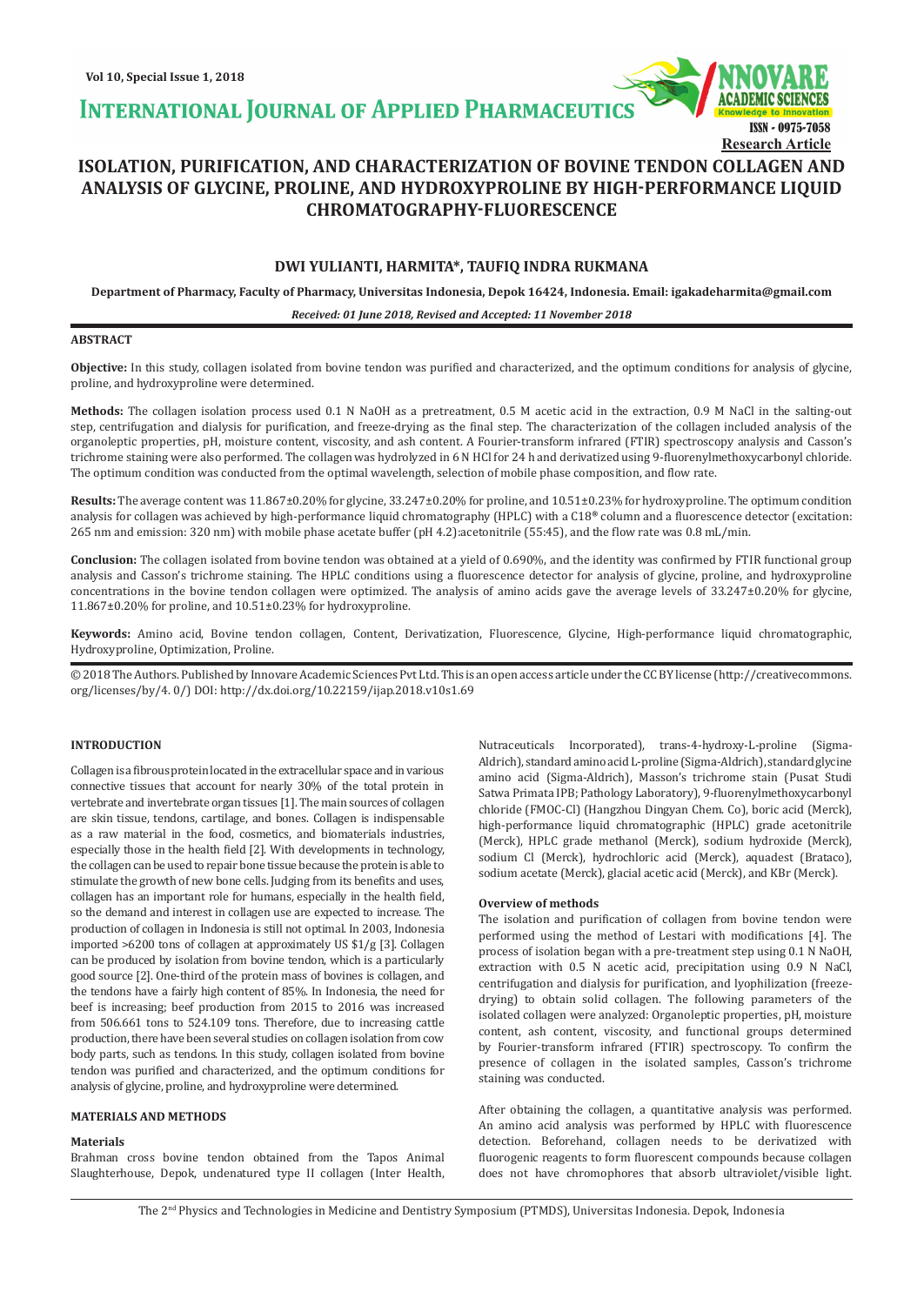In this study, FMOC-Cl, a reagent that can react with primary and secondary amino acids was selected to form a fluorescent derivative required in the optimization of a selective and sensitive HPLC method for determination of the content of glycine, as a primary amino acid, and that of proline and hydroxyproline, as secondary amino acids, in isolated bovine tendon collagen.

#### **Instrument**

For HPLC, we used HPLC pumps (LC 20AT Solvent Delivery System; Shimadzu, Japan), a YMC-Triart® C18 column, a RF 20A fluorescence detector (Shimadzu), manual injectors, and data processors (LC Solution Software). We also used syringe HPLC (SGE, Australia), ultraviolet–visible (UV-Vis) spectrophotometer (UV-1601; Shimadzu), FTIR-8400S equipped with DRS-8000 (Shimadzu), LC 20/H ultrasonic cleaner (Elma), pH meters (pH 510; Eutech Instruments), freeze dryer (Eyela FDU 1200), centrifuges (NF 400R), vortex mixer (Wisemix VM-10), oven (Cole Parmer, Chemoscience), dialysis tubing cellulose membrane (12 kDa, diameter 49 mm; Sigma-Aldrich), Ostwald viscometer (Schott-Gerate), Millipore 0.45-μm filter membranes, filter paper no. #40 (Whatman), and analytical balance.

#### **Preparation of collagen standard solution**

The collagen standard solution was prepared by weighing 50 mg of the standard collagen, which was then dissolved in 5 mL of 6 N HCl to be hydrolyzed in a 110°C oven 4 times (22, 23, 24, and 25 h). The solution was then dissolved in acetic buffer (pH 4.20) and diluted to a concentration of 10 μg/mL.

#### **Preparation of amino acid stock solutions**

A 3.8-mM hydroxyproline stock solution was prepared by dissolving 50 mg of hydroxyproline in 100 mL of 0.1 N HCl. A proline stock solution of 4.34 mM was prepared by dissolving 50 mg of proline in 100 mL of 0.1 N HCl. A 6.66 mM glycine stock solution was prepared by dissolving 50 mg of glycine in 100 mL of 0.1 N HCl. Each solution was diluted to a concentration of 10 μg/mL.

#### **Preparation of FMOC-Cl solution**

A solution of 15 mM FMOC-Cl was prepared by weighing 39 mg of FMOC-Cl (BM 258.7 g/mol) that was then diluted it with 10 mL of acetonitrile to a concentration of 1.5 mM.

#### **Preparation of acetate buffer solution**

A 15 mM acetate buffer was prepared by dissolving 1.6 g of anhydrous sodium acetate in 400 mL of aquadest. The pH was adjusted to 4.2 with glacial acetic acid P. The acetate buffer was then filtered through a Whatman no. 45 filter.

#### **Preparation of boric buffer solution**

A 100 mM boric buffer was prepared by dissolving 0.0618 g of boric acid (MW 61.85 g/mol), in 100 mL of Aquabidest. Then, the buffer was diluted to 10 mM and the pH was adjusted to pH 9 by dropwise addition of 6 N NaOH.

#### **Isolation of collagen from bovine tendon**

The bovine tendon was washed thoroughly, cut into 1-cm pieces, and then weighed to give approximately 1000 g portions. The bovine tendon slices (samples) were immersed in 0.1 N NaOH at a ratio of 1:5 for 3 days; the 0.1 N NaOH solvent was replaced every day.

The extraction process in 0.5 M acetic acid was performed over 3 days. After the extraction process was completed, the extracted filtrate was collected as filtrate 1. The residue from the sample was then extracted again using a new 0.5 M acetic acid solution for 3 days, and the extracted filtrate was collected as filtrate 2. Filtrates 1 and 2 were mixed for further purification by salting-out using NaCl until the final concentration reached 0.9 N from the extract volume. White clouds of collagen formed and floated in the acid extract. The acid extract was then centrifuged at 4000 rpm and 4°C for 20 min to precipitate the collagen.

Dialysis was performed by immersing a collagen-containing sac with 0.1 M acetic acid at a ratio of 1:10 of the volume of collagen solution for 1 day. The 0.1 M acetic acid was then replaced with aquadest. The pH of the new aquadest was adjusted for dialysis to ≥5. The dialysis was performed at a temperature of <20°C or placed in a refrigerator. The collagen obtained from the dialysis process was placed in a container for lyophilization (freeze-drying) to collect it in the solid form. The whole process was performed at a low temperature (4°C).

# **Characterization of the bovine tendon collagen** *Organoleptic properties*

The organoleptic test was performed by looking at the physical appearance, color, and smell of the collagen isolated from the Brahman cross bovine tendon.

#### **Functional group analysis by FTIR**

First, 200 mg KBr and 2 mg standard collagen were mixed and crushed to give a homogeneous powder and then inserted into a DRS-8000 device (non-disc). The spectrum was acquired from 400 to 4000 cm−1 wave numbers. All collagen samples were treated equally to obtain the IR spectra.

# *Casson's trichrome/Masson's trichrome staining*

An approximate 0.1-μL sample of collagen from the bovine tendon isolation was placed in a glass object and allowed to air-dry. Then, the sample was soaked in Casson's trichrome solution for 5 min, washed with running water for 3–5 s, and dried by absorption with filter paper until dry. Fast dehydration was achieved by mixing the sample with 100% alcohol 3 times. The collagen tissue observation was performed using a light microscope with a 10× objective magnification. A positive result for the presence of collagen was characterized by the color of the sample turned blue.

#### *pH values*

A total of 1 g of sample was dissolved in 70 mL of aquadest until homogeneous. The pH meter was turned on and then calibrated by allowing the readings to stabilize at each pH. The electrode was dipped into the sample solution until a stable pH value was obtained [5].

# *Measurement of the water content*

A glass weighing bottle was dried in an oven at 105°C for 1 h. Then, the dried glass weighing bottle was placed in a desiccator for 15 min and weighed. A 1 g sample was then added to the dry glass weighing bottle and weighed. The glass weighing bottle containing the sample was placed into an oven at 105°C for 5–6 min or until it reached a constant weight. The glass weighing bottle was placed into a desiccator for 30 min and then weighed [5].

### *Measurement of the ash content*

A porcelain cup was cleaned and then dried in an oven at 105°C for 30 min. The cup was then placed in a desiccator for 30 min and weighed. A 1 g sample was added to the porcelain cup, and the cup with the sample was placed in a furnace at 600°C for 7 h. The cup containing the residual ash was placed in a desiccator for 30 min and then weighed to obtain the weight of the ash residue [5].

#### *Viscosity test*

The viscosity test was performed by preparing a solution of collagen sample at a concentration of 0.5% in aquadest, followed by measurement of the viscosity using an Ostwald viscometer. The solution was passed through the capillaries from the upper limit to the bottom, and the flow time was accurately recorded (stopwatch). The value of the viscosity was expressed in units of centipoises (cP).

# *Amino acid derivatization process*

A 300-μL test solution was taken for the derivatization process by adding 300 μL of 10 mM boric buffer (pH 9) to 300 μL of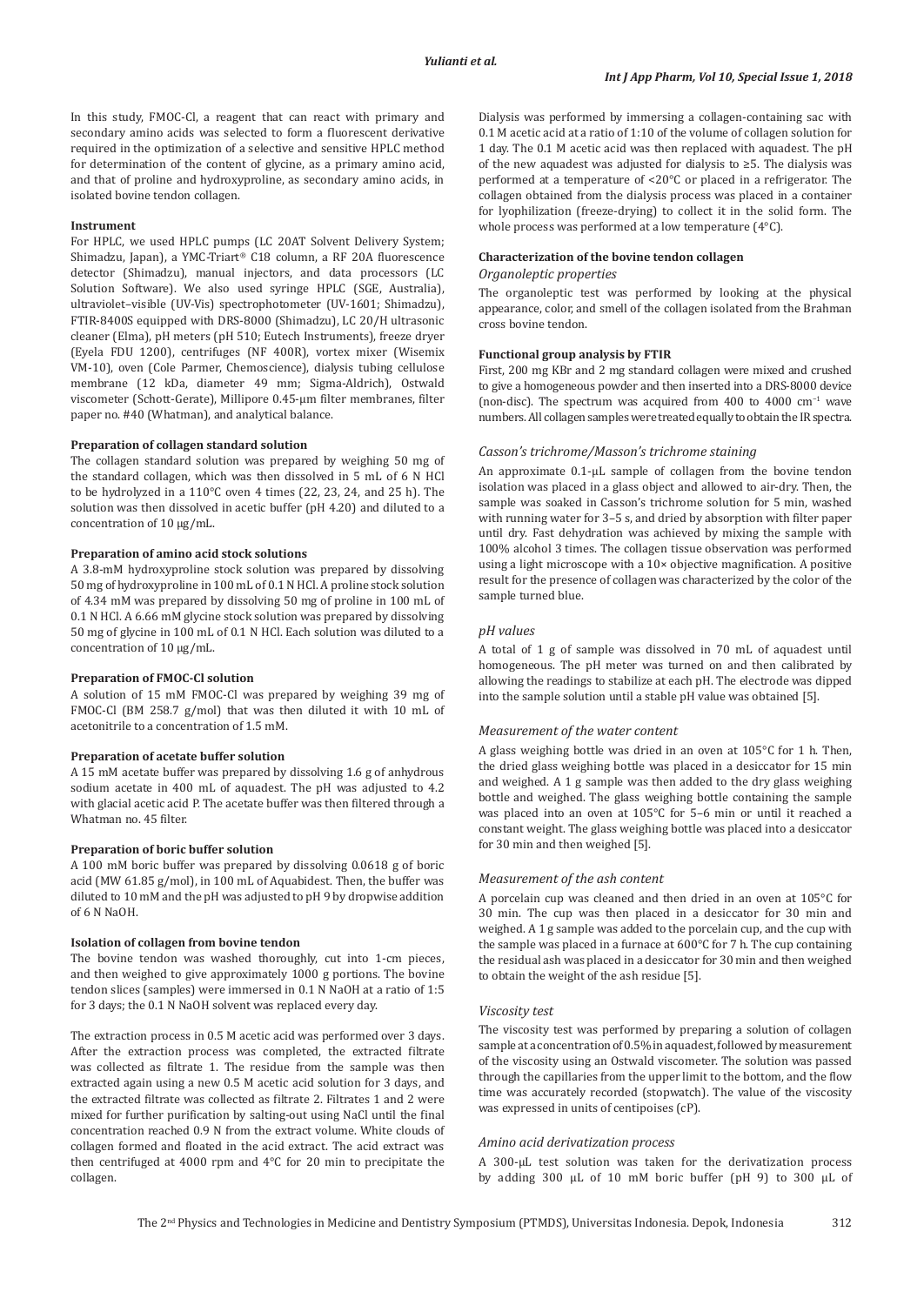1.5 mM FMOC-Cl (in acetonitrile). Then, 20 μL of the sample was injected into the HPLC.

# **Optimization of the HPLC conditions for analysis of glycine, proline, and hydroxyproline**

#### *Determination of the optimal analysis wavelengths*

In this step, the determination of the optimal emission wavelengths was performed. The determination of the excitation wavelength was performed using a UV-Vis spectrophotometer and standard solutions of hydroxyproline, glycine, and proline.

# *Selection of mobile phase composition*

To select the mobile phase composition, several acetate buffer (pH 4.2):acetonitrile ratios were investigated as follows: 55:45, 60:40, and 65:35.

# *Selection of the mobile phase flow rate for analysis*

The mobile phase flow rates (at the compositions described above) of 0.8, 1.0, and 1.2 mL/min were investigated.

#### *Test system compatibility*

A 300-μL aliquot of collagen standard solution was added to 300 μL of 10 mM boric buffer, pH 9, and then 300 μL of 1.5 mM FMOC-Cl (in acetonitrile) was added. After the derivatization, 20 μL of the sample was injected into the HPLC using the test mobile phases and selected flow rates. Six injections were made.

# *Calibration curve and linearity test*

Each standard solution of glycine, proline, and hydroxyproline in different concentrations was injected into the HPLC at the selected conditions.

# *Determination of the limit of detection (LOD) and limit of quantitation (LOQ)*

From the obtained calibration curve, the smallest detectable concentration (LOD) and smallest detectable quantitative concentration (LOQ) were calculated from the linear regression line of the calibration curve.

*Determination of glycine, proline, and hydroxyproline concentrations in isolated collagen samples from bovine tendon* 50 mg of collagen isolated from the bovine tendon was placed in a suitable container and mixed with 5 mL of HCl 6 N. The mixture was incubated in an oven at 110°C for 22, 23, 24, and 25 h, then cooled, and dissolved in acetate buffer to obtain a concentration of 10 μg/mL.

The derivatization was then performed in the same manner as that used for the standard preparation. A 20-μL aliquot of each sample solution was injected into the HPLC under the selected analysis condition. Three replicates of each sample were injected to obtain an average value.

# **RESULTS AND DISCUSSION**

#### **Isolation of collagen**

The result of the bovine tendon that was immersed in the 0.1 N NaOH solution was turned a cloudy color on the  $1<sup>st</sup>$  day, but on the  $2<sup>nd</sup>$  and 3<sup>rd</sup> days, the solution became clearer. This finding indicates that the dirt on the bovine tendon on the 2<sup>nd</sup> and 3<sup>rd</sup> days was reduced.

After the extraction process, the weight of the bovine tendon increased as it absorbed the acetic acid solution, and its shape changed to a more developed and elastic-like jelly. Then, the separated acid filtrate was subjected to the salting-out process or to the addition of NaCl. NaCl binds the acetic acid, so the collagen contained in the filtrate precipitated. The salted-out collagen was separated by centrifugation at 4000 rpm and 4°C for 20 min, which allowed large collagen pieces to settle on the bottom of the centrifugation tubes.

The process of dialysis for purification began by passing 0.1 M acetic acid over the collagen, so the concentration of 0.5 M acetic acid dissolved in the collagen decreased. The ratio of the volume of liquid collagen and 0.1 M acetic acid was 1:5. The dialysis process was continued by passing it over the aquadest that served to dissolve the NaCl and raise the pH of the collagen to eliminate acid.

After the dialysis process was complete, the wet collagen was lyophilized using a freeze dryer so that we could obtain solid collagen in the form of fine fibers. The total weight of the dry collagen obtained was 7.273 g, so the yield of the bovine collagen sample was 0.690%.

### **Characterization of bovine tendon collagen**

## *Organoleptic properties*

The collagen obtained from the isolation was in a dry, filamentous, white, solid form (Fig. 1). The fishy odor produced by it was the result of the isolation from bovine tendon, and the acidic odor was caused by the isolation process using acetic acid.

# **Functional group analysis by FTIR**

The FTIR spectroscopy for both the standard collagen and sample showed a typical absorption spectrum of collagen, i.e., absorption peaks in the amide uptake region of amides A, B, I, II, and III. The amide A in collagen shows asymmetrical stretching of NH with hydrogen bonds detected in the approximate range of 3200–3440 cm−1 (Sai and Babu, 2001). Amide B uptake shows the  $CH<sub>2</sub>$  asymmetric stretch of collagen in the range of 2935–2915 cm<sup>-1</sup>. The amide I C=O stretch was observed at 1681.02 cm−1 and the absorption region was in the range of 1600–1690 cm−1 [6]. The amide II bands are for CN stretching and NH bending. The amide II spectra occurred in the absorption region of 1480–1575 cm<sup>-1</sup> and the center was at 1553.71 cm<sup>-1</sup>. The CH<sub>2</sub> bend region of amide II was found at 1450.52 cm<sup>-1</sup> [6]. The amide III NH bending of the NH bound to the CN group was located in the region of 1229–1301 cm−1. The amide III in the collagen samples was observed at a wave number of 1234.48 cm−1.

#### **Staining with Casson's trichrome**

The collagen isolation from the bovine tendon showed a positive result of collagen tissue with the presence of blue color (Fig. 2). The blue color indicates the presence of collagen tissue derived from aniline blue stain.

#### **pH value**

The pH of the collagen samples was 6.64. The collagen pH value in this study was in accordance with the collagen standard established by BSN (2014), which states that the standard pH value of collagen ranges from 6.5 to 8. The neutral pH of the collagen samples obtained is due to the effect of neutralization with aquadest after dialysis using acetic acid [7].



**Fig. 1. Organoleptic isolated bovine collagen**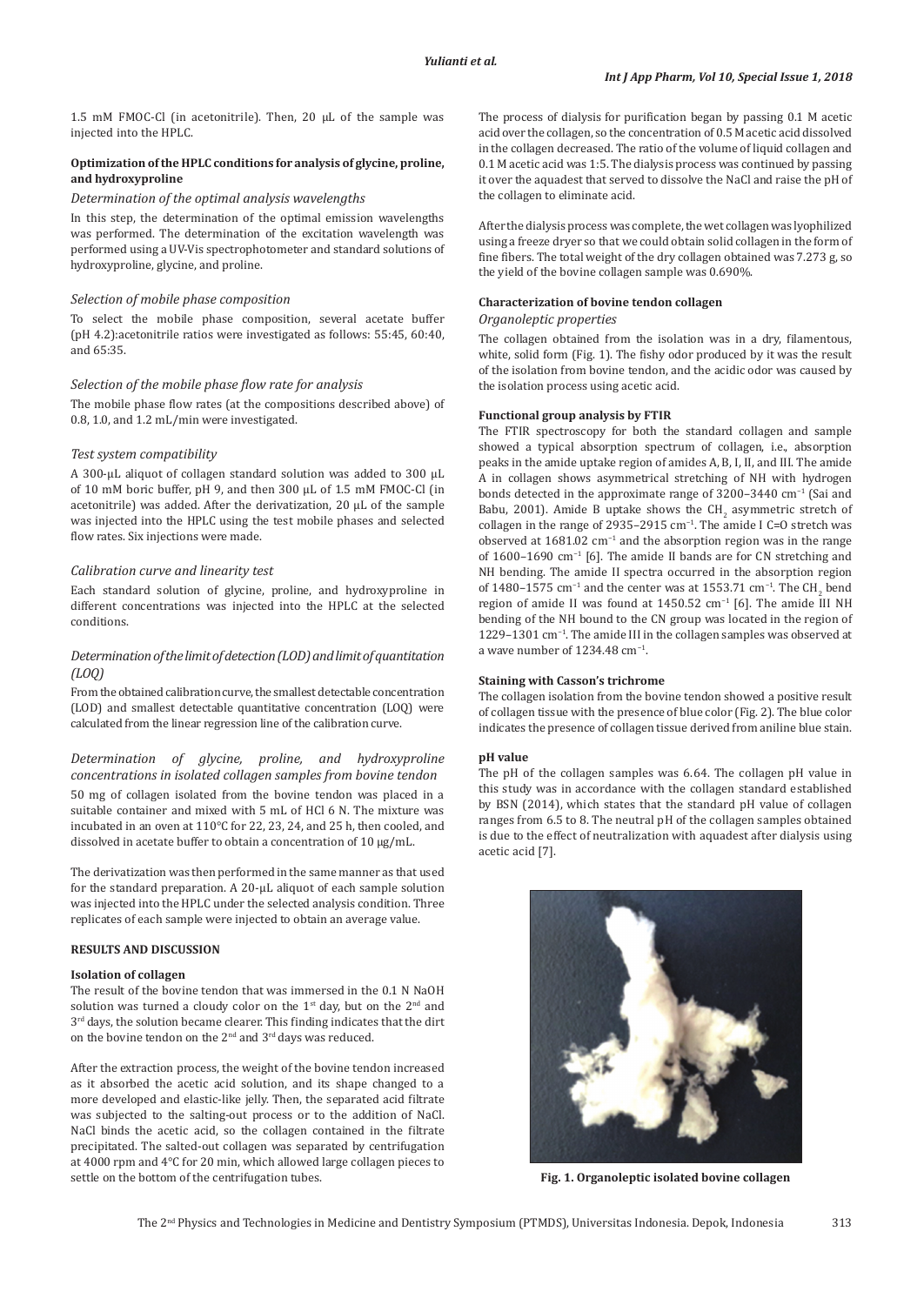### **Water content**

The water content values obtained from two measurements were 1.80% and 1.70%, with an average moisture content of 1.75%, which met the collagen quality requirement based on BSN (2014) (≤12%). Samples that have high water contents can be damaged if left in open air because of microbial activity [7].

#### **Ash content**

The ash content values obtained from two measurements were 0.20% and 0.30%, with an average of 0.25%, which met the quality requirement of collagen based on BSN (2014) (≤1.0) [7].

# **Viscosity test**

The viscosity values of the collagen samples were 0.702, 0.731, and 0.726 cP, with an average of 0.720 cP, which was low because the collagen sample was dissolved in heated water, and the higher the temperature, the lower the viscosity value. Heating can also damage the hydrogen bonds in collagen, so the collagen solution becomes diluted.

### **Formation of derivative compounds**

The derivatizing agent used was FMOC-Cl because it can react with both the primary and secondary amino acids to form a fluorescent compound product. The derivatization reaction between the amino acids and FMOC-Cl is a substitution reaction, i.e., the Cl group in FMOC-Cl is replaced by the primary and secondary amine groups. The derivatization process with FMOC-Cl also requires a buffer with an alkaline pH of ≥8.0. The collagen standard itself has a pH ranging from 6.5 to 8, and the collagen assay solution is dissolved in acetate buffer (pH 4.2); therefore, before being analyzed by the KCKCT method, the standard collagen solution is supplemented with a pH 9 boric buffer [8].

To select the FMOC-Cl reagent volume used, a stoichiometric calculation was performed to determine how many volumes of reagent were required to produce the optimum compound derivative. In this study, 300 mL of collagen test solution was used with 300 mL of boric buffer and 300 mL of FMOC-Cl.



**Fig. 2: Staining of bovine collagen samples with Casson's trichrome**

| Table 1: Hydrolysis time versus peak area of the derivatized |
|--------------------------------------------------------------|
| compound                                                     |

| Hydrolysis time (h) | Peak area $(mV/s)$    |         |         |  |
|---------------------|-----------------------|---------|---------|--|
|                     | <b>Hydroxyproline</b> | Glycine | Proline |  |
| 22                  | 94 0 73               | 203781  | 365 141 |  |
| 23                  | 57 014                | 156464  | 201 178 |  |
| 24                  | 63 202                | 238 078 | 141 636 |  |
| 25                  | 24 087                | 155 995 | 80549   |  |

#### **Hydrolysis time optimization**

The hydrolysis of the collagen was performed with deamination to remove amine groups from amino acid compounds to break the peptide bond using 6 N HCl at 110°C in an oven and was performed at the different hydrolysis times of 22, 23, 24, and 25 h. An hydrolysis of >24 h provided a larger glycine peak area than those of proline and hydroxyproline, as found by Schrieber and Gareis [9]. The peak areas for the hydrolysis times of 22, 23, and 25 h were not larger than that at the hydrolysis time of 24 h (Table 1). Thus, the optimal hydrolysis time was 24 h.

### **Wavelength analysis**

The optimum wavelengths for the collagen compounds for fluorescence analysis were 265 nm for excitation and 320 nm for emission (Table 2). The result showed the uptake of 0.2018 A and the maximum wavelength was 265 nm.

# **Optimum analysis conditions**

The mobile phase selected for the analysis of amino acids in the collagen samples consisted of acetate buffer: acetonitrile at a ratio of 55:45. At a mobile phase ratio of 60:40, glycine appeared at a retention time of 6.464 min, whereas hydroxyproline and proline were not detected. At a mobile phase ratio of 65:35, none of the amino acids were detected. This was because the mobile phases with ratios of 60:40 and 65:35 were more polar than that with a ratio of 55:45 because of the higher aqueous acetate buffer percentages; therefore, the amino acids had a greater affinity for the stationary phase (C18 column) and a lower affinity for the mobile phase; hence, glycine, proline, and hydroxyproline had longer retention times or may not have been eluted in the 60:40 and 65:35 mobile phase ratios (more polar than the 55:45 ratio).

After the optimum HPLC conditions were determined, the flow rate was optimized by evaluating three rates: 0.8, 1.0, and 1.2 mL/min. The flow rate of 0.8 mL/min was selected because it provided better column efficiency (small height equivalent to a theoretical plate [HETP]), a larger number of theoretical plates, and gave good separation because the resolution values between pairs of amino acids were >1.5.

#### **System conformity test**

The data obtained from an average of six injections of the standard collagen solution were used. The following results for hydroxyproline were obtained: Average follow-up factor, 0.918; HETP, 2.27×10<sup>2</sup>; resolution, 3.475; number of theoretical plates, 11,025.67; and coefficient of variation, 0.88%. The following results for glycine were obtained: Mean follow-up factor, 1741; HETP, 7.91×10−3; resolution, 5213; number of theoretical plates, 31,660.617; and coefficient of variation, 0.49%. The following results for proline were obtained: Mean follow-up factor 0.888; HETP 2.29×10−2; resolution 4962; number of theoretical plates 10,951.5; and coefficient of variation, 1.40%. The results obtained from the system conformity test data satisfied the requirements because the coefficients of variation were ≤2%, the column efficiencies were good with small HETP values, the numbers of theoretical plates were high, and the resolution values were >1.5.

# **Calibration curve and linearity test**

The linear regression gave the following equations for the calibration curve lines: For glycine, y=9351.2x+30.431; for proline, y=5824.4x+38.859; and for hydroxyproline, y=1655.4x+26.980. The linearity tests gave a correlation coefficient (r)=0.9979 for glycine, r=0.9985 for proline, and r=0.9981 for hydroxyproline. The three

**Table 2: Peak areas of the derivatized compound versus wavelength**

| Wavelength             |                   | Peak area $(mV/s)$                             |                             |                         |
|------------------------|-------------------|------------------------------------------------|-----------------------------|-------------------------|
| <b>Excitation</b> (nm) | Emissions (nm)    | Hydroxyproline                                 | Glycine                     | Proline                 |
| 265                    | 320<br>325<br>330 | 63 202<br>16 3 9 2<br>$\overline{\phantom{a}}$ | 238 078<br>16 19 6<br>14817 | 141 636<br>9343<br>3902 |